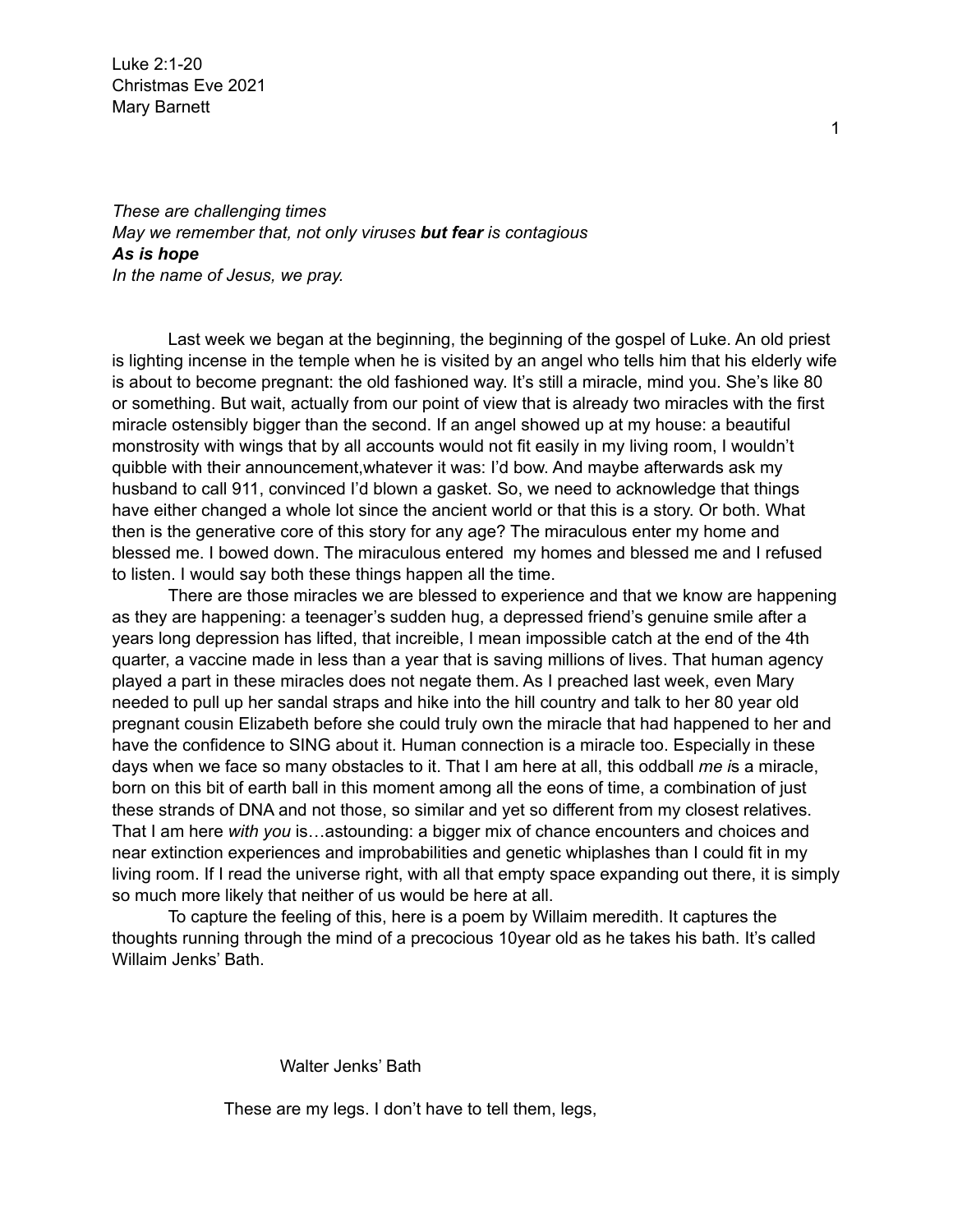Luke 2:1-20 Christmas Eve 2021 Mary Barnett

> Move up and down or which leg. They are black. They are made of atoms like everything else, Miss Berman says. That's the green ceiling Which on top is the Robinsons' brown floor. This is Beloit, this is my family's bathroom on the world. The ceiling is atoms,too, little parts running Too fast to see. But through them running fast, Through Audrey Robinson's floor and tub And the roof and the air, if I lived on an atom Instead of on the world, I would see space. Through all the little parts, I would see into space.

Outside the air it is all black.

The far-apart stars run and shine, no one has to tell them, Stars, run and shine, or the same who tells my atoms Run and knock so Walter Jenks, me, will stay hard and real. And when I stop the atoms go on knocking, Even if I died the parts would go on spinning, Alone, like the far stars, not knowing it, Not knowing they are far apart, or running, Or minding the black distances between. This is me knowing, this is what I know.

And there are other miracles we forget because they are so commonplace. Or as my babysitter's grandfather put it, on coming to after a heart attack: *The thing that amazes me, Sarah, is that all these years she beat and she beat and she beat without me even being aware of it!*

And then there are my own personal miracles that I may chose to look away from:

I have been forgiven for doing things that I thought were unforgivable. I have survived things that I didn't think were survivable. I am loved, even though…a lot of the time…I really kind of …(suck) stink.

The church balances us between these two worlds: the world of human agency and choice on the one hand and the miraculous, the unconscious, indecipherable, the mysterious on the other. It's an uncomfortable place to be at times and increasingly counter-cultural. And it is particularly counter-cultural to live and think in these two languages at the same time. One of the few places that pushes back against this separation and against all the various versions of siloing that we are doing IS the church, and in particular our Episcoapl church. This is a time to be with a group of people who I can guarantee you do not believe the same thing about politics or about Christ or even about the Nicene Creed. And if numbers are any indicator, coming to church is about the most counter cultural thing you can do at the moment. And so it's good practice for the complex compassionate nuanced thinking we need out there.

It's a big stretch from one hand to the other: from what we know on the one hand to what is beyond our understanding. And to hold both hands open at the same time, is a stretch! A